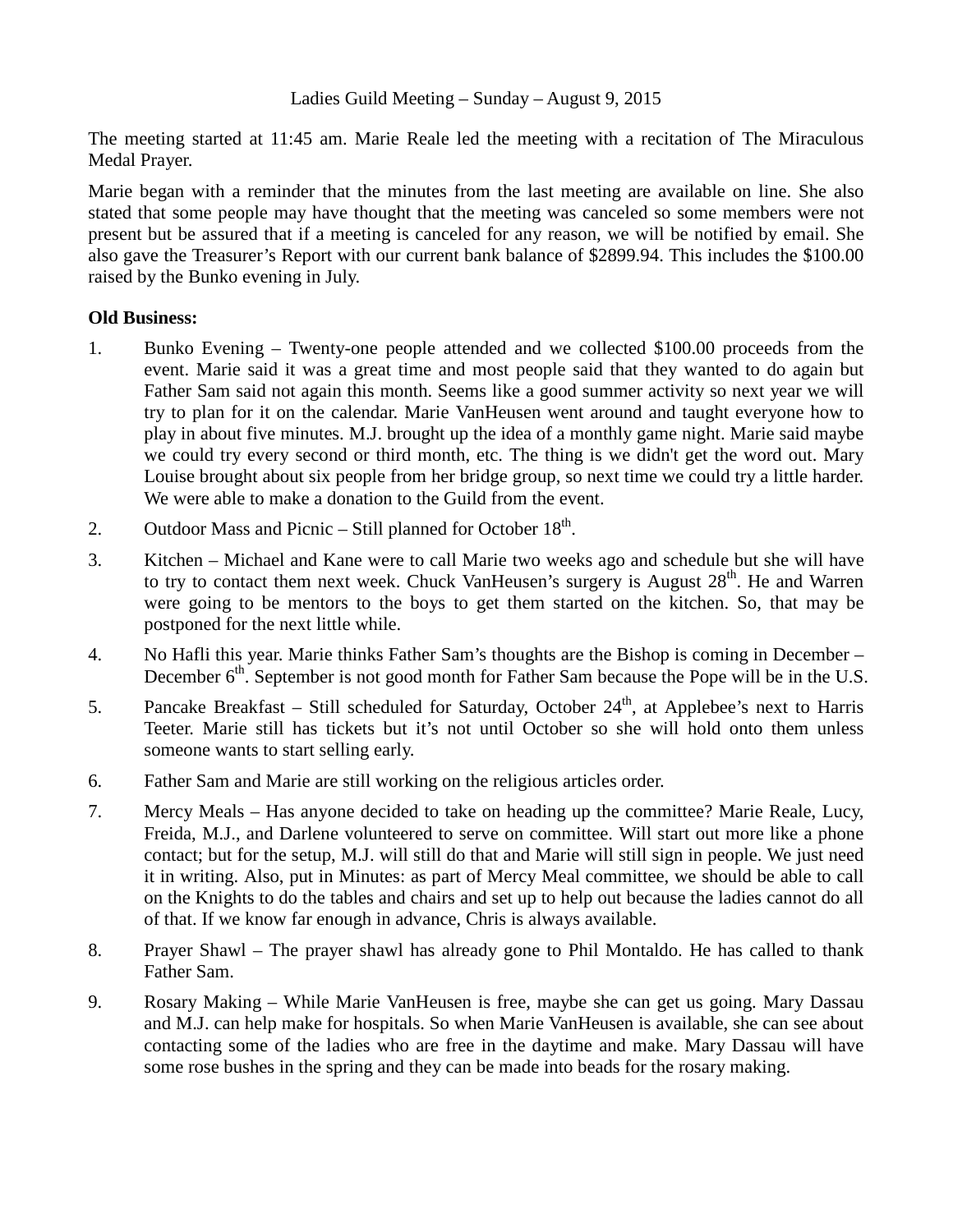- 10. Kitchen Bulletin Board Little meeting when M.J. and Marie had a discussion of buying a bulletin board to go on the back of the door in the kitchen where the ladies and/or gentlemen doing coffee duty can write what supplies we are out of. Before Marie purchases one, she checked to see if maybe anyone has one that they are not using. Darlene had a suggestion of using magnets instead of something that might get erased accidentally. Jessica suggested sticking on the fridge door and Kathy suggested sticking up a list on the door like a grocery pad list. Emma has a magnet gadget to bring that should work and Marie Reale will tell the people on her coffee committee to make sure they know to write any needed items on the list.
- 11. The Assumption of the Virgin Mary Marie reminded the ladies the Feast of the Assumption is being celebrated on Friday evening at 6:30 and Saturday at noon this week and that Father Sam has been reminding us for several weeks of this; and it has been in the Bulletin as well.

## **New Business:**

- 1. Reminders for September Next Ladies Guild meeting is September  $13<sup>th</sup>$ . We should have a cake for Father Sam's  $31<sup>st</sup>$  anniversary, which is actually on September  $15<sup>th</sup>$ . Michelle Gray and her girls have coffee duty next month. Marie Reale will talk to Father Sam to see if he would allow the Ladies Guild to organize a potluck to celebrate his  $31<sup>st</sup>$  anniversary.
- 2. Telephone Updates Kathy advised that Emma is working on compiling the information and updates are still in progress and that once the lists are completed, we will have fewer callers who will contact those wishing to be called on land lines or cell phones. We will also have some preferring email or text notifications but we will continue as in the past until all of the updates and sorting has been done. Emma said we have a new email address: [stmikeoffice@gmail.com](mailto:stmikeoffice@gmail.com) and Emma can access from her house or her office at church.
- 3. St. Michael's anniversary Our  $42<sup>nd</sup>$  anniversary of St. Michael's Church is on September 21, so maybe we can do a combination of celebrations on the  $20<sup>th</sup>$ . Marie will get with Father Sam and see what his feelings are about that.
- 4. Marie opened the floor for any more business.
	- Cross off Hafli for this year
	- September  $2<sup>nd</sup>$  Religious Ed for kids starts back. Adults have been continuing during the summer with Chuck VanHeusen leading the class and it has been very enjoyable
	- October Outdoor Mass and Picnic
	- October Pancake Breakfast
	- November Busy month keep up with events with calendars Daylight Savings Time Ends on the  $1<sup>st</sup>$ ; Ladies Guild moves up meeting due to luncheon the following week and meets on the 1<sup>st</sup>; Feast of St. Michael the Archangel Luncheon on the  $8<sup>th</sup>$ ; Jesse Tree & Children's Gift Table begins on the 15th; Ladies Guild decorates the church on the  $29<sup>th</sup>$ .
- 5. Jessica mentioned updating Bulletin Board in the Social Hall with current events/information. Heather should be back and maybe Emma can even put up current weekly bulletins on the board. Plus any time we are mentioned in the Maronite Voice, maybe that could be displayed as well.
- 6. In December we have the Bishop's visit, Ladies Tea and Open House. Marie mentioned that we have many new people and we really do need to do things that help us interact with them.